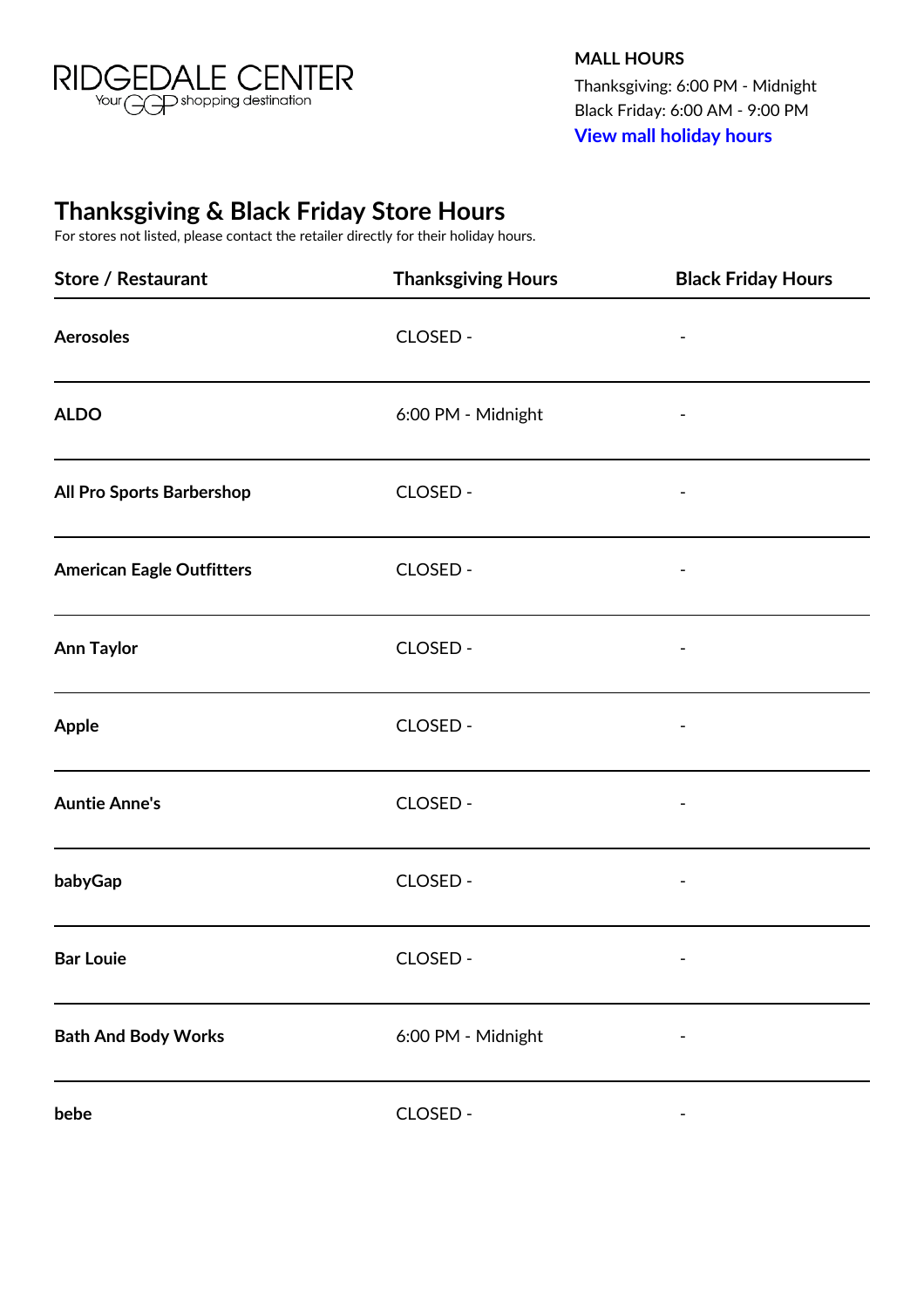| <b>Best Buy Mobile</b>   | 6:00 PM - Midnight |  |
|--------------------------|--------------------|--|
| <b>Big Bowl</b>          | CLOSED -           |  |
| <b>Buckle</b>            | CLOSED -           |  |
| <b>Cardtronics (ATM)</b> | 6:00 PM - Midnight |  |
| <b>Cardtronics (ATM)</b> | 6:00 PM - Midnight |  |
| <b>Cardtronics (ATM)</b> | 6:00 PM - Midnight |  |
| <b>Caribou Coffee</b>    | CLOSED -           |  |
| Chipotle                 | CLOSED -           |  |
| <b>Claire's</b>          | 6:00 PM - Midnight |  |
| <b>Clarks</b>            | CLOSED -           |  |
| Coach                    | 6:00 PM - Midnight |  |
| Dairy Queen              | CLOSED -           |  |
| <b>Disney Store</b>      | 8:00 PM - Midnight |  |
| <b>Dolce Vita</b>        | CLOSED -           |  |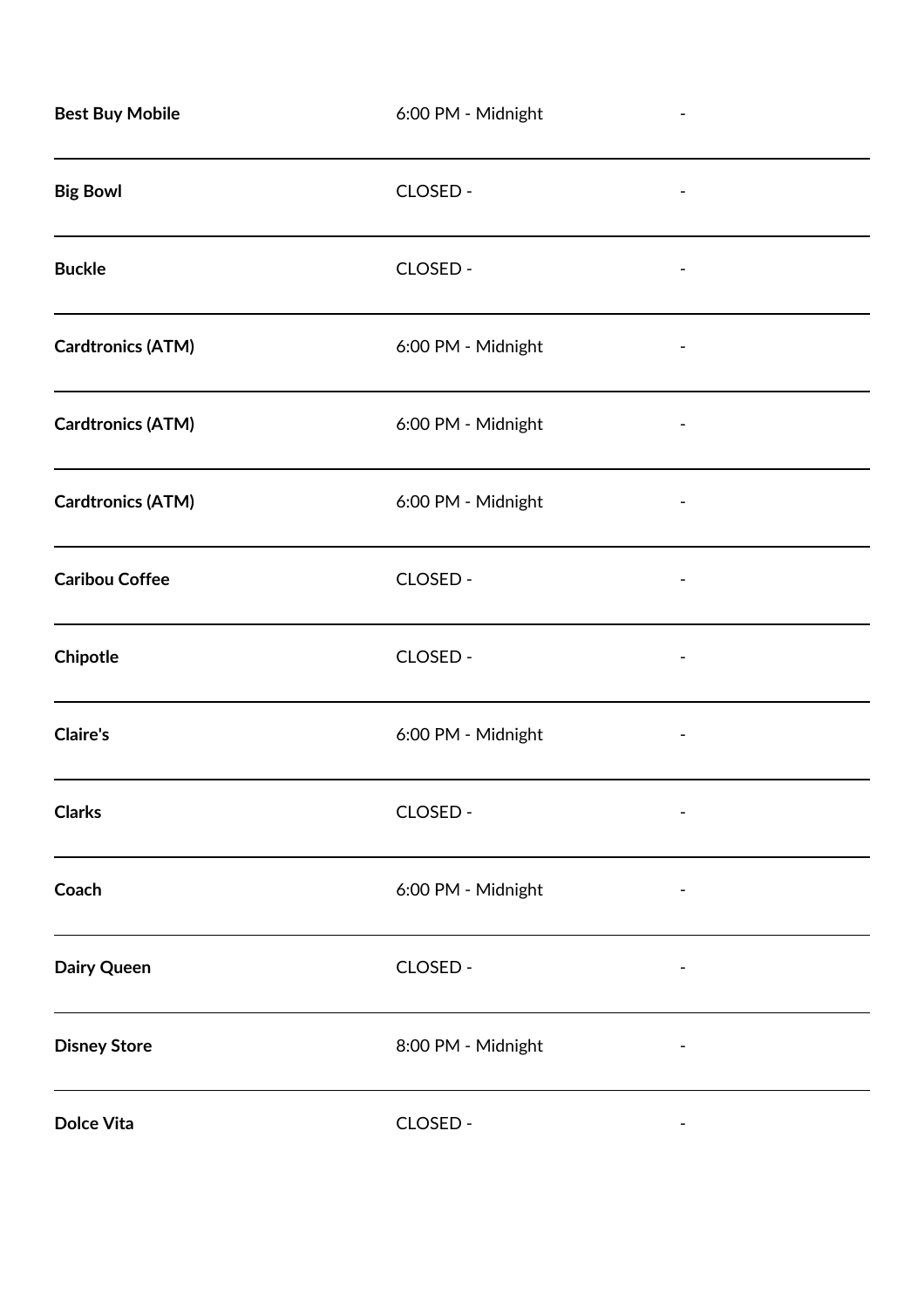| <b>Dry Goods</b>               | CLOSED -           |  |
|--------------------------------|--------------------|--|
| <b>Eddie Bauer</b>             | 6:00 PM - Midnight |  |
| <b>Express</b>                 | 6:00 PM - Midnight |  |
| Fan HQ                         | CLOSED -           |  |
| <b>Finish Line</b>             | CLOSED -           |  |
| francesca's                    | CLOSED -           |  |
| Gap                            | CLOSED -           |  |
| <b>GapKids</b>                 | CLOSED -           |  |
| <b>GNC</b>                     | CLOSED -           |  |
| <b>Go! Calendars and Games</b> | 6:00 PM - Midnight |  |
| <b>Go! Calendars and Games</b> | CLOSED -           |  |
| <b>Go! Calendars and Games</b> | CLOSED -           |  |
| <b>Go! Calendars and Games</b> | CLOSED -           |  |
| <b>Godiva Chocolatier</b>      | 6:00 PM - Midnight |  |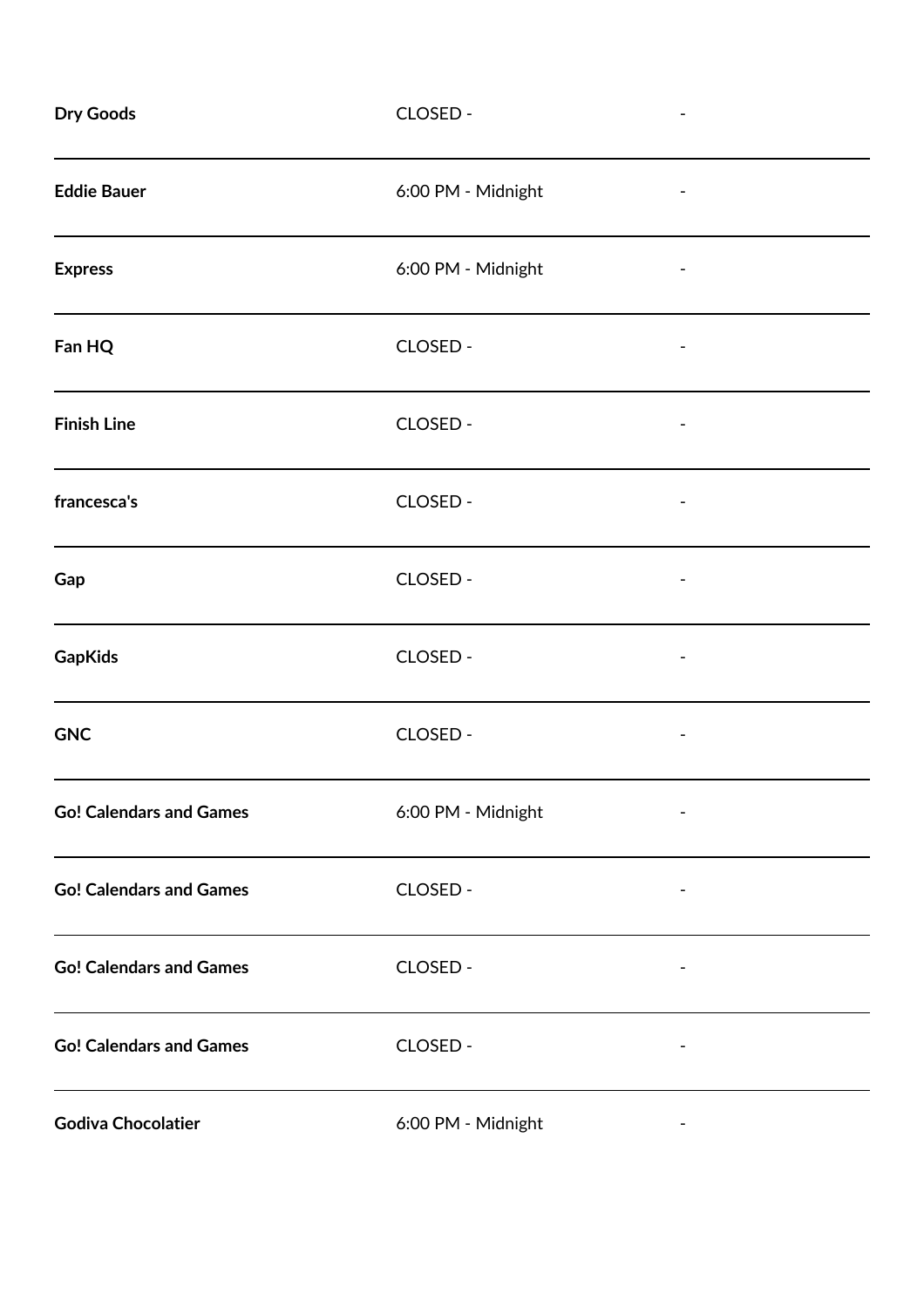| <b>Goldy's Locker Room</b> | CLOSED -           |  |
|----------------------------|--------------------|--|
| Gymboree                   | 6:00 PM - Midnight |  |
| <b>H&amp;M</b>             | CLOSED -           |  |
| <b>Hallmark</b>            | CLOSED -           |  |
| <b>Helzberg Diamonds</b>   | CLOSED -           |  |
| Hollister Co.              | CLOSED -           |  |
| <b>Hot Topic</b>           | CLOSED -           |  |
| <b>J.Jill</b>              | CLOSED -           |  |
| <b>JCPenney</b>            | 3:00 PM - Midnight |  |
| Johnston & Murphy          | CLOSED -           |  |
| Journeys                   | CLOSED -           |  |
| <b>Kay Jewelers</b>        | CLOSED -           |  |
| Lane Bryant                | CLOSED -           |  |
| LeeAnn Chin                | CLOSED -           |  |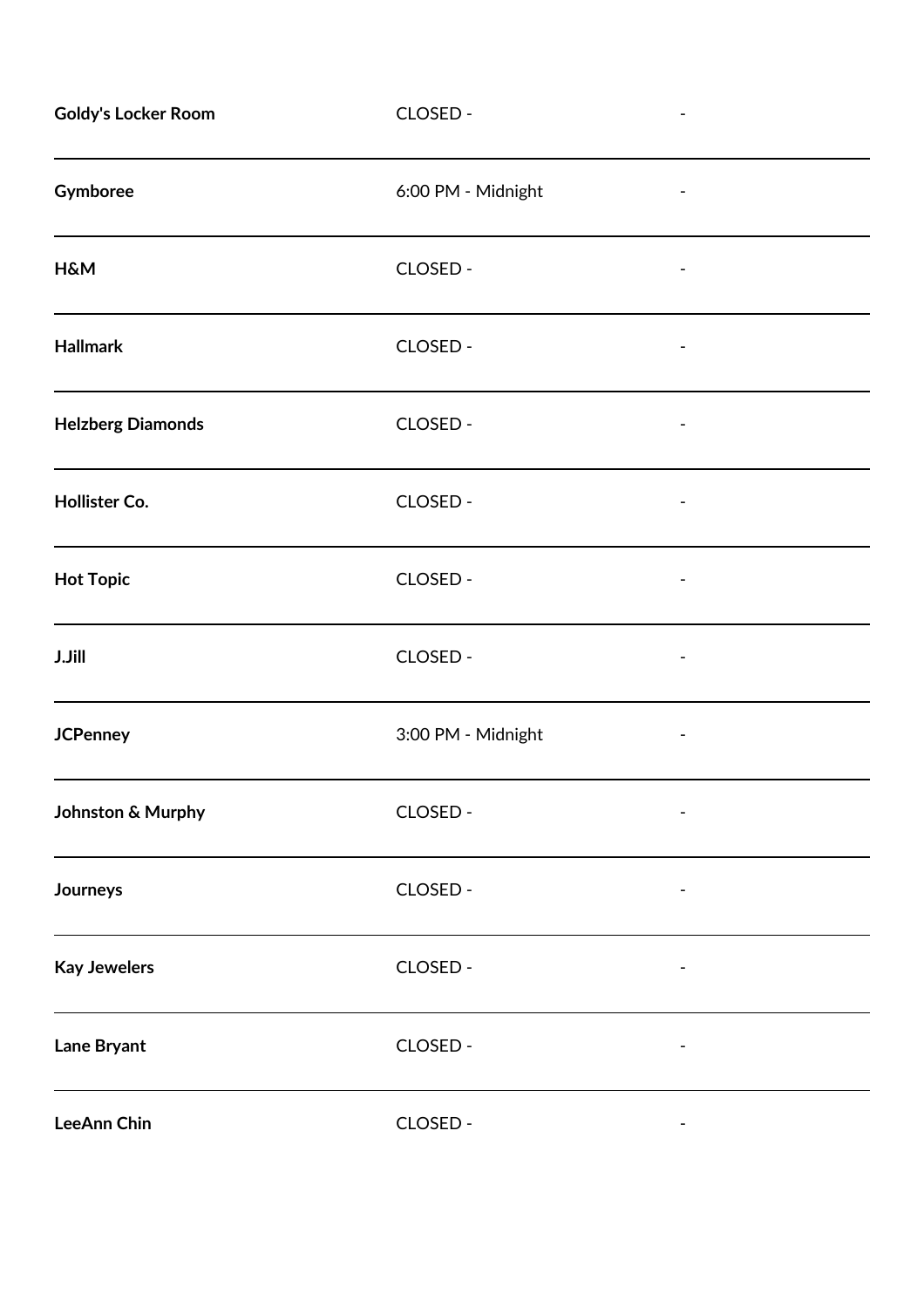| Len                                  | 6:00 PM - Midnight |  |
|--------------------------------------|--------------------|--|
| <b>LensCrafters</b>                  | CLOSED -           |  |
| Lids                                 | CLOSED -           |  |
| <b>LOFT</b>                          | CLOSED -           |  |
| <b>Lush Fresh Handmade Cosmetics</b> | CLOSED -           |  |
| Macy's                               | 6:00 PM - Midnight |  |
| <b>Massage Oriental</b>              | CLOSED -           |  |
| Mc Wireless At&T                     | CLOSED -           |  |
| <b>Melts and Cheese</b>              | <b>CLOSED -</b>    |  |
| <b>Michael Kors</b>                  | CLOSED -           |  |
| <b>Motherhood Maternity</b>          | CLOSED -           |  |
| New Reflections Spa Salon            | CLOSED -           |  |
| <b>Orange Julius</b>                 | CLOSED -           |  |
| PacSun                               | CLOSED -           |  |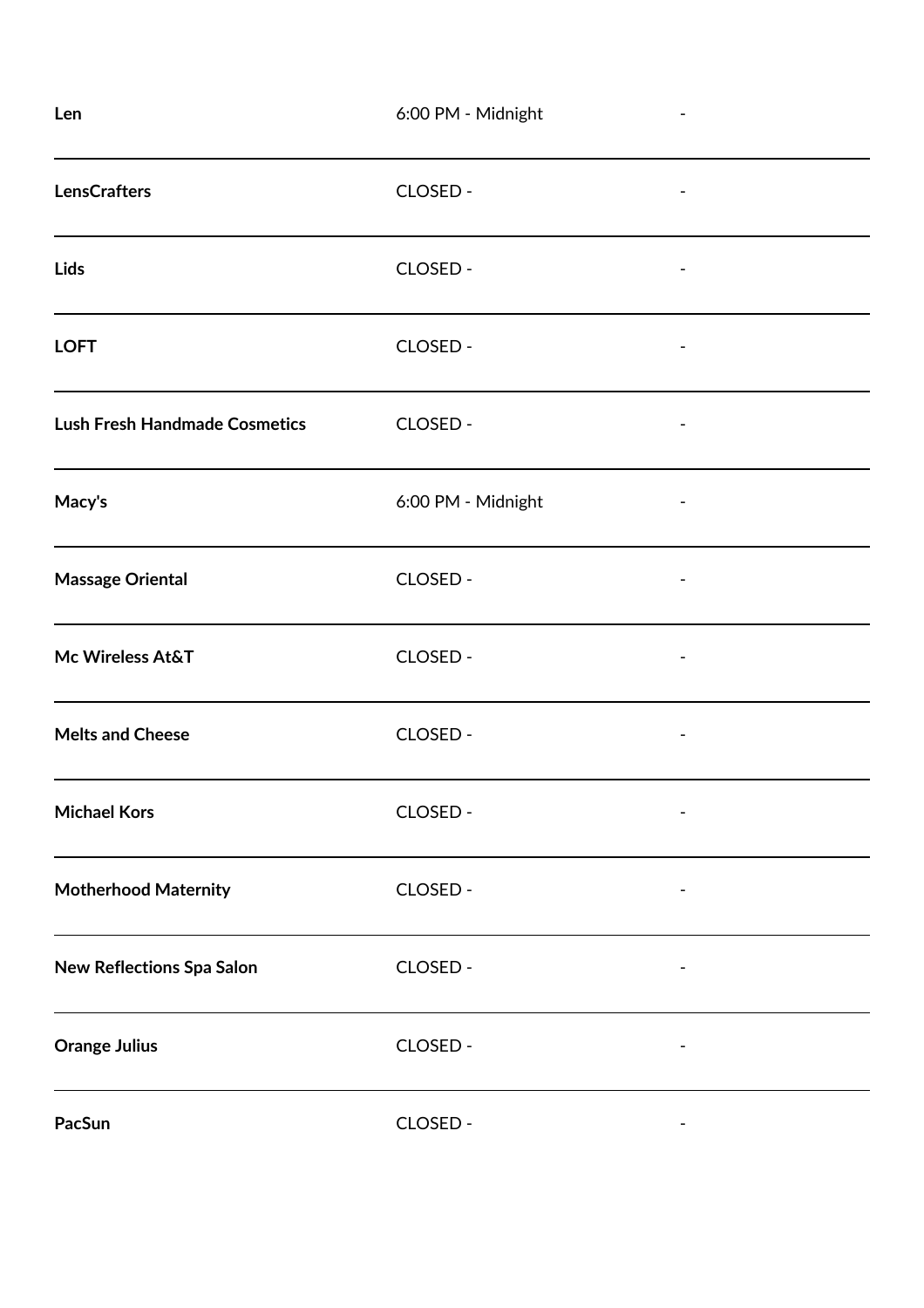| Pandora                               | CLOSED -           |  |
|---------------------------------------|--------------------|--|
| Papyrus                               | CLOSED -           |  |
| <b>Payless ShoeSource</b>             | 5:00 PM - Midnight |  |
| <b>Posh Love</b>                      | 6:00 PM - Midnight |  |
| <b>Savvi Formalwear</b>               | 1:00 AM -          |  |
| <b>Sears</b>                          | 6:00 PM - Midnight |  |
| Sephora                               | CLOSED -           |  |
| <b>Sleep Number by Select Comfort</b> | CLOSED -           |  |
| <b>Soma Intimates</b>                 | CLOSED -           |  |
| Stitch It                             | CLOSED -           |  |
| Subway                                | CLOSED -           |  |
| <b>Sunglass Hut</b>                   | 6:00 PM - Midnight |  |
| Swarovski                             | CLOSED -           |  |
| <b>Teavana</b>                        | 6:00 PM - Midnight |  |